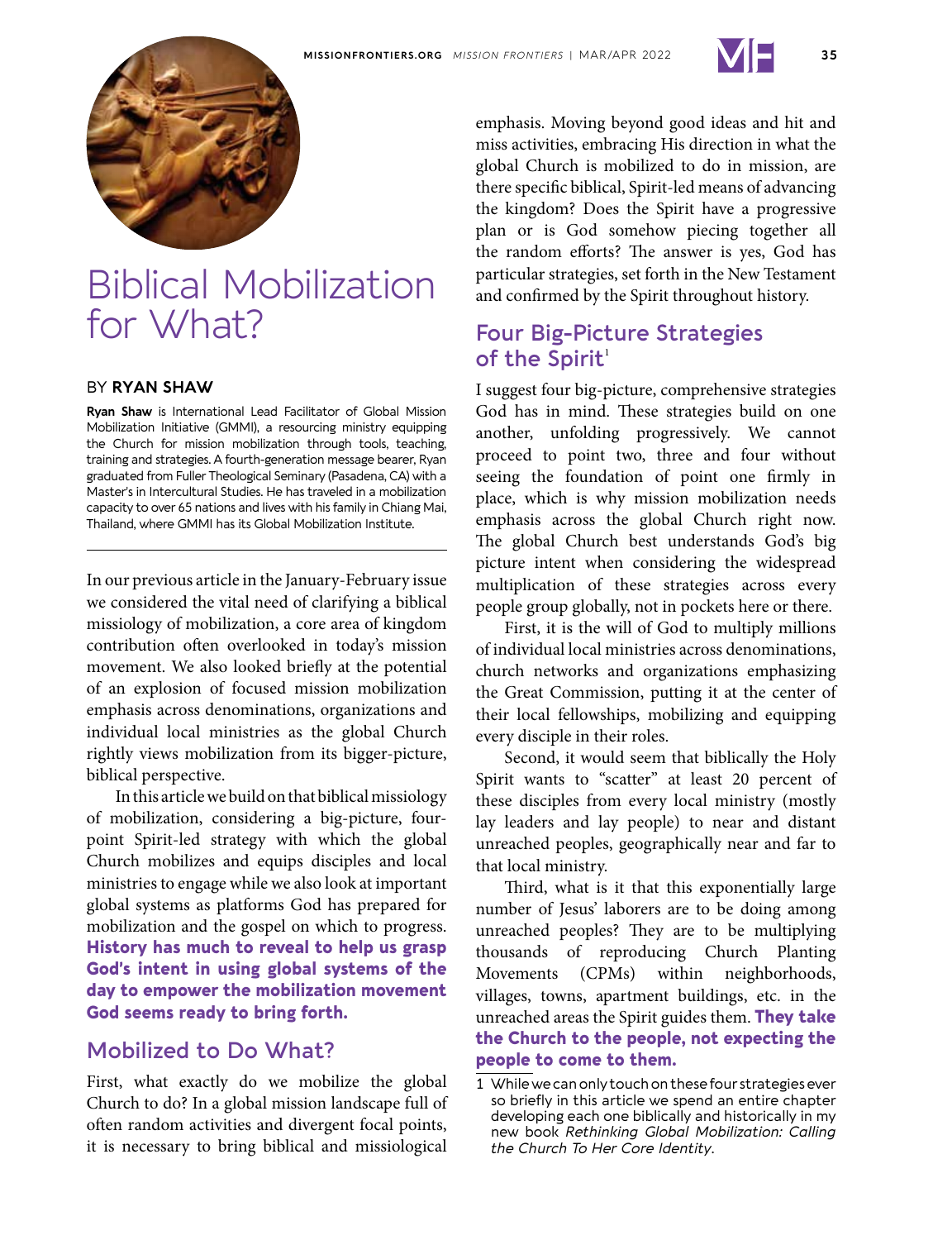

Fourth, through the witness of these exponentially increased simple, reproducing churches planted, "people movements to Christ"<sup>2</sup> are ignited across the many webs of relationships—family, neighborhood, work colleagues, universities—culminating in every subculture of every Unreached People Group globally hearing the word of Jesus and millions coming to saving faith and discipled.

#### **Global Systems As Platforms**

Next, it is important to note how growing secular trends of the day, world systems of influence, contribute to shaping the mission, mobilization and revival thrusts of history. This understanding helps us today to effectively mobilize the global Church. Both Colonialism and Industrialization had far reaching effects on the expansion of the gospel during the "Great Century of Missions," (1800s) opening doors among unreached peoples otherwise closed. The Industrial Revolution brought new dominance to Europe which was accompanied by a desire to exert that dominance globally. Colonialism and imperialism would soon become the common governmental policies of nations, exploiting other nations through dominance for their own financial and territorial gain.<sup>3</sup>

## **The Global System of Colonialism**

Though in no way endorsing the morality of these systems, the mission societies of the day sent laborers to the ends of the world in the well-paved footsteps of the commercial and colonization platforms. As Patrick Johnstone concedes, "Today we abhor the competing nationalisms, arrogance and greed that drove the colonialism of the supposed civilized "Christian" nations of Europe. We see the negatives - the subjugation, enslavement and even genocide of peoples, the trading monopolies that transferred the world's wealth to the West, the consumerism, cultural imperialism, etc. However, there were also distinct positives. The greatest benefits were religious freedom and the chance to proclaim the

gospel. Colonialism allowed Western missionaries to sow many seeds in many nations."4 The infamous East India Company, for example, made it possible for William Carey and his band of laborers to take up residence in India (though the East India Company despised the work of the missionaries). This historic tie between Colonialism and mission history has left a bad taste among many non-western peoples, lingering to this day.

**Most missionaries had no desire to exploit people as their colonizing governments or industrialized companies did.** Instead, they sought to enhance social progress through the power of the gospel, the democratic approach to government, schools, hospitals, universities and political foundations.5 They used the open door into these countries as avenues to preach the gospel, reaching people for Christ. Though all too often, they did so with the introduction of Western culture, leading at times to the destruction of indigenous traditions.

#### **The Pax Romana**

It is not altogether different from Paul and the Roman Empire. Yes, the gospel went forth in power in the first century across the Empire, spreading far and wide in a relatively short period of time. The Roman Empire and its policies made it much easier for the early Church to multiply as it did. There were world system forces of the day which God used to contribute to the spread of the gospel across the Roman Empire.

The most prominent was the "Pax Romana," or "Roman Peace," put in place in 27 BC by Roman Caesar Augustus, lasting until roughly AD 180.6 The Pax Romana produced unprecedented peace and economic prosperity across the Empire, the government providing Roman citizens with security, law, order, engineering and unhindered travel across the Empire. To maintain their widespread empire, the Romans built an extensive system of high-quality roads, many still existing today. These elements contributed to the New Testament church expanding all over the Roman Empire,

<sup>2</sup> This is a term popularized by Dr. Donald McGavran in the 1950's. It is a crucial concept few in the mission movement discuss today. It needs resurrecting as it holds keys to seeing ministry breakthroughs among Unreached People Groups.

<sup>3</sup> Tucker, *From Jerusalem to Irian Jaya*, p. 111.

<sup>4</sup> Johnstone, *The Future of the Global Church*, p. 60.

<sup>5</sup> Ibid, p. 111.

<sup>6</sup> Wikipedia Definitions: https://en.wikipedia.org/ wiki/Pax\_Romana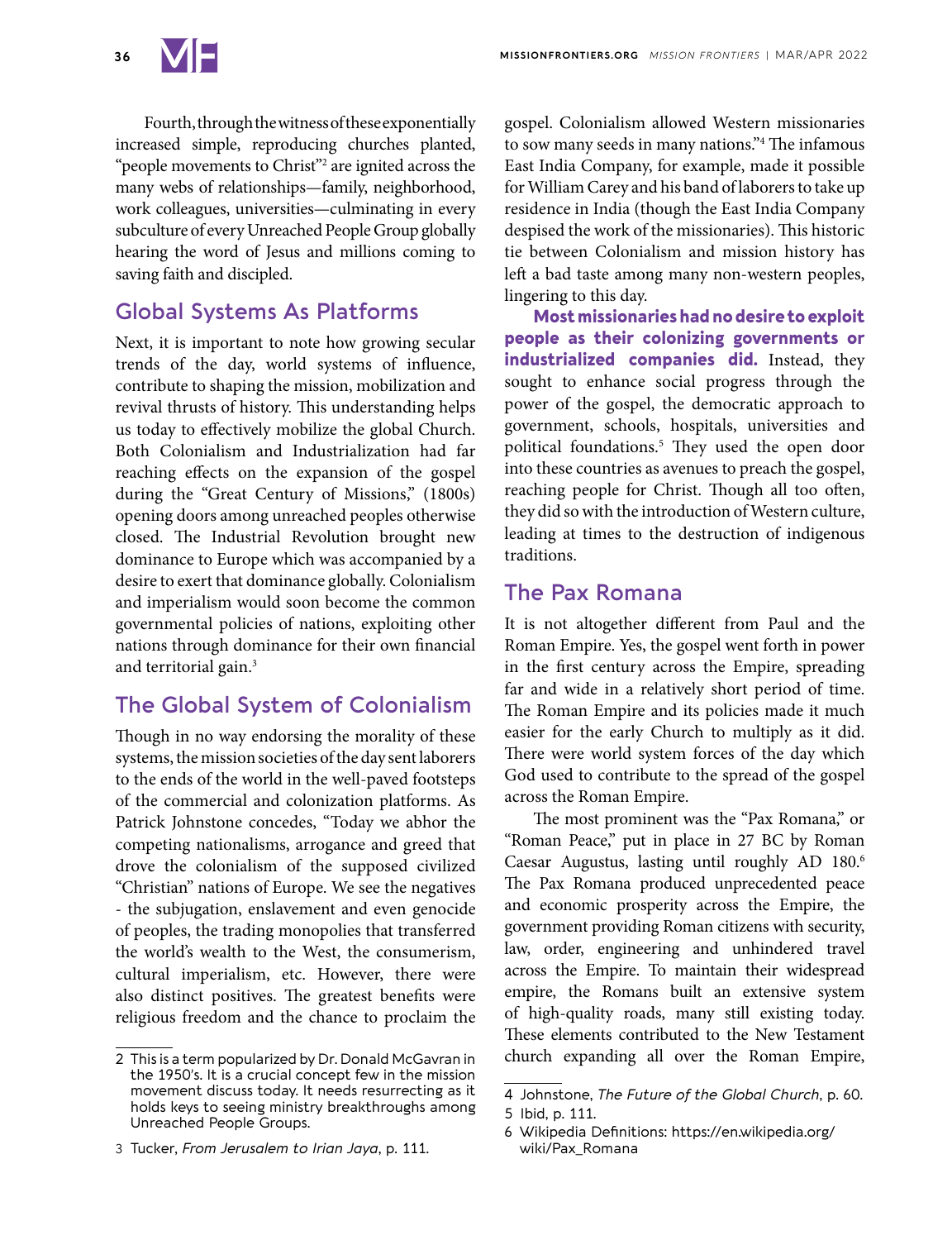

*"running swiftly and being glorified" (2 Thess. 3:1).* Entrusted with the Great Commission, it is necessary that local ministries discern the wide variety of world systems at play and how God may choose to utilize these for the spread of the gospel.

**In the Middle Ages, there was also a system in place, providing tracks for the small thrust of global mission in that period. It was Monasticism.** Though a religious system, the Church of the Middle Ages was inextricably linked with the state. This provided protections, to some degree, to the few missionaries who scattered out in that day. Without the monastery system in place, under the protections of the Roman Catholic Church, it is almost impossible to imagine anyone having the ability to move about in that era with the gospel.



### **The Printing Press**

**The monumental invention of the printing press by Johannes Gutenberg in 1440 was an incalculable secular development through which the Reformation of the 1500s blazed forward.** The explosion of the Reformation can be directly linked to the ease of widespread printing and distribution of writings across Europe. For the first time in history people could produce spiritually revolutionary writings and get them into the hands of thousands of common people. Before the printing press this task was impossible. The printing press was a track the Reformation ran on. The circulation of information and ideas transcended borders, capturing the masses during the Reformation and threatening the power of political and religious authorities. That invention is seen by many as a key turning point in the history of the world, no less Church history.

Over the last 300 years the tracks on which revival, mission and mobilization have run included continuously progressing technology. From the printing press and books to the advent of newspapers, radios, televisions and today the internet and streaming video, from anywhere to anywhere. All these enabled mission and mobilization to be done differently, spreading the message farther, faster, quicker and in a more connected way. Another track is transportation progressing from horseback and carriages until 1830 when the railroad was introduced. That gave way to the advent of the automobile in the late 1800s and a progression from ships to the airplane in the early 1900s. Though not global systems necessarily, each of these technological advancements made the world a little smaller, empowering the revival, mission and mobilization movements to more effectively spread and to have greater impact.

#### **The Global System of Globalization**

That leads us to the present. **Is there a secular world system in place now that could contribute to the spread of the gospel among all ethnic peoples much quicker than before?** The answer is a resounding YES! That world system is globalization.<sup>7</sup>

Globalization sprung onto the global scene following the breakdown of the Cold War global system and communism falling apart in 1989. According to global analyst Thomas Friedman, "technology accelerations and globalization accelerations mean we are now living through one of the greatest inflection points in history," perhaps unequaled since Johannes Gutenberg launched the printing revolution in Europe in the 1400s.<sup>8</sup> "Globalization is not a trend or a fad but the international world system that replaced the Cold War system. Having its own rules, logic, pressures and incentives, it affects everyone's country, company and community, either directly or indirectly."9

<sup>7</sup> See all of Thomas Freidman's books on this crucial subject in the Bibliography.

<sup>8</sup> Thomas Freidman, *Thank You For Being Late: An Optimists Guide For Thriving In the Age of Accelerations* (New York: Picador, 2016), p. 3.

<sup>9</sup> Ibid, p. 4.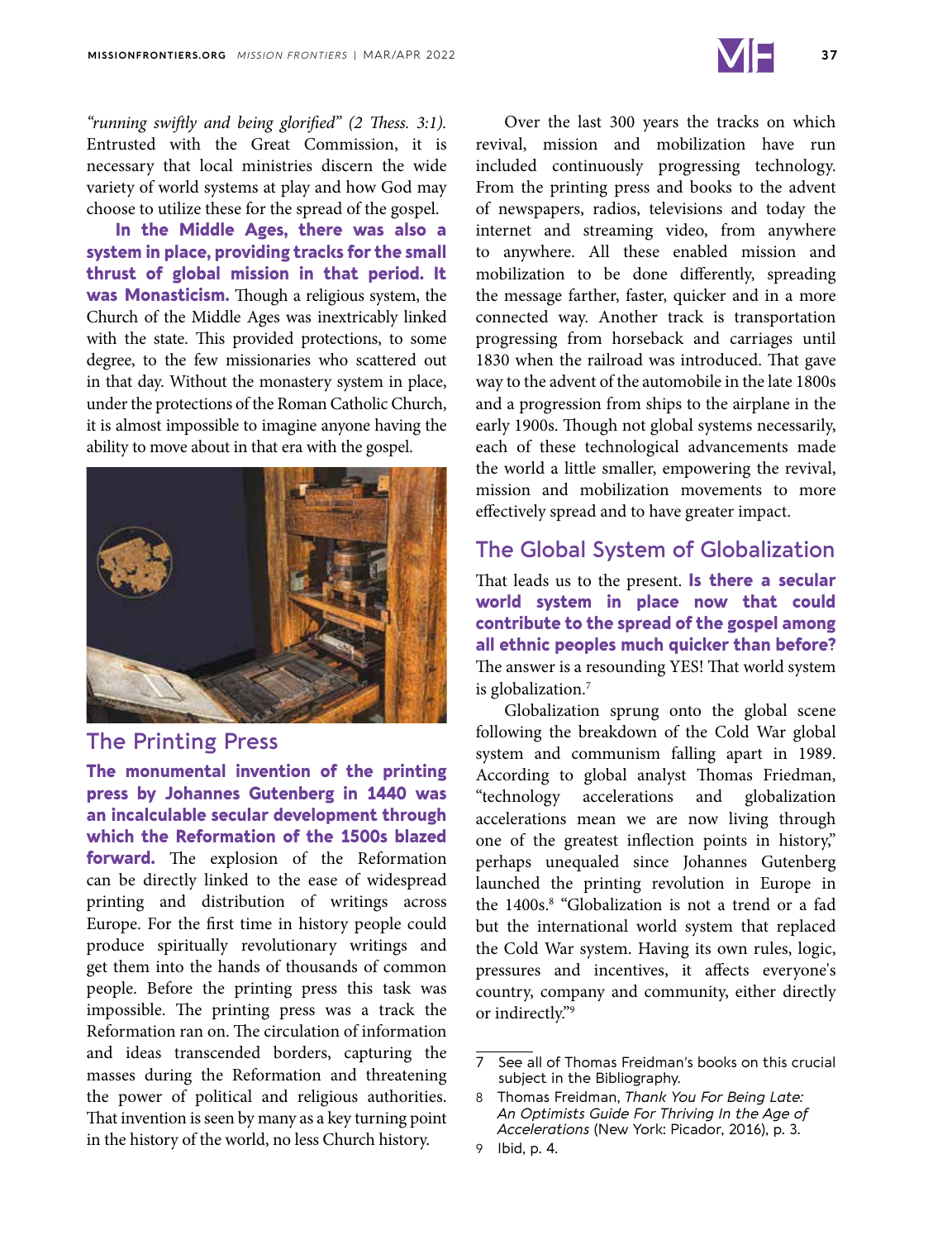A simple definition of globalization is the interweaving of markets, technology, information systems and telecommunications systems in a way that is shrinking the world, "enabling each of us to reach around the world farther, faster, deeper, and cheaper than ever before, and enabling the world to reach into each of us farther, faster, deeper, cheaper than ever before."10 **Globalization connects the whole world like never before, from businesses to banking to supply chains. No one is an island unto themselves anymore, reliant on others across the world.** Smartphones have dramatically changed our lives within a 15-year period. Zoom and Skype, free global video calls, have transformed our capacity to be connected in ways only dreamt of just 10 years ago. Instant messaging, streaming video, the cloud—all are a byproduct of mindboggling accelerations in technology that have utterly transformed how human beings do life and have been centered around warp speed development of the internet. Now you don't have to go to physical meetings, instead you are able to meet online at no significant cost. Everyone is able to do this because of the tremendous internet technology advancements of the last few decades.

As Friedman continues, "globalization means we increasingly know how each other lives—able to read about, watch a YouTube video, Facetime across oceans, peering into one another's worlds. When we all increasingly know how each other lives, we start to want what others have. Whether that's a certain lifestyle, effective business, political freedoms, better education, clean water, safety and protection or much more. When we can't get the things we see others have, we stand up for ourselves."11 The Arab Spring (2010) would not have happened apart from globalization, nor would the international pressure on the Myanmar generals to release Aung San Suu Kyi in 2010 have had impact. Through globalization and accelerated technology every country and culture are able to view the lifestyles of people around the world while

also becoming aware of every news story affecting governments around the world. **Globalization has and is changing everything. It is more difficult than ever for a government or religion to keep its people from seeing and experiencing how those outside live.**

From the end of WW II to 1989, the dominating world system revolved around the Cold War, which was based on one overarching feature—division. All threats and opportunities as a country or company tended to flow from whom you were divided. That system was symbolized by the Berlin Wall. Like the Cold War global system, globalization as a global system is also characterized by one overarching feature - integration. Instead of being divided from the world as most people were pre-1989 (end of Cold War), the world was moving toward exactly the opposite—significant integration with one another in finance, economy, business, education, media, entertainment and even ministry. In globalization, threats and opportunities flow from who you are connected to, symbolized by the Internet. Since the fall of the Berlin Wall and Communism in 1989, the end of the Cold War, we've gone from a world of division and walls to a world of internet without walls. During the Cold War, two nations were in charge: the United States and the Soviet Union. In globalization, we reach for the Internet, a symbol to which we are all increasingly connected. The central logic of globalization mirrors the logic of the internet. We are all increasingly connected.<sup>12</sup>

Eighty percent of globalization is driven by technology. "The technology exists to overcome walls, tying people together, getting access to the best technology and cheapest wages of Taiwan, Mexico, or Mississippi."13 **What globalization does by wiring the world into networks and removing the walls is super-empower individual people, both for good and for evil.**<sup>14</sup>

<sup>10</sup> Globalization Webpage - http://www. bricklin.com/albums/fpawlf2000/friedman. htm#:~:text=The%20simple%20definition%20 of%20globalization,cheaper%20than%20ever%20 before%2C%20and

<sup>12</sup> Ibid.

<sup>13</sup> Ibid.

<sup>14</sup> Friedman, *Thank You For Being Late*, p. 33